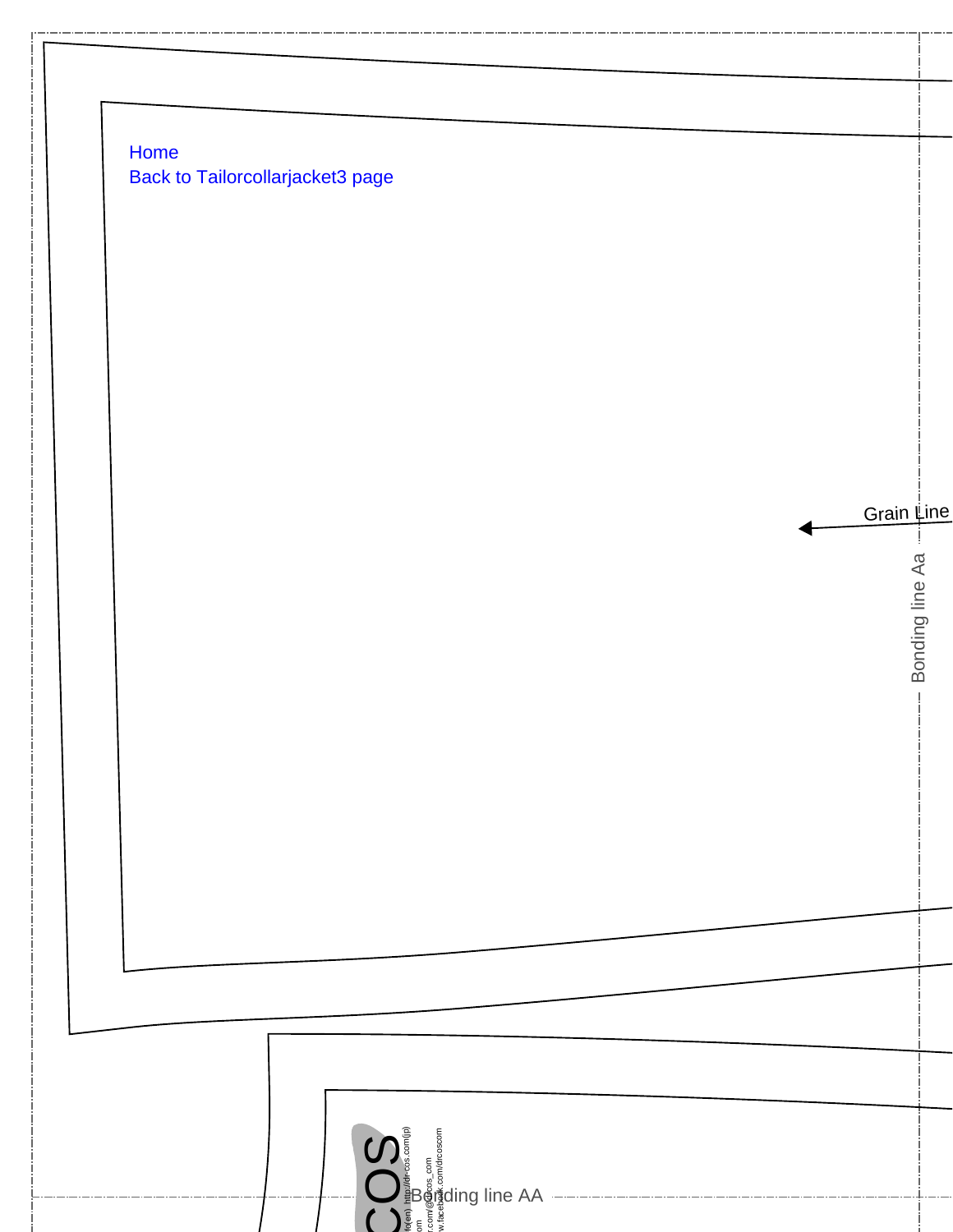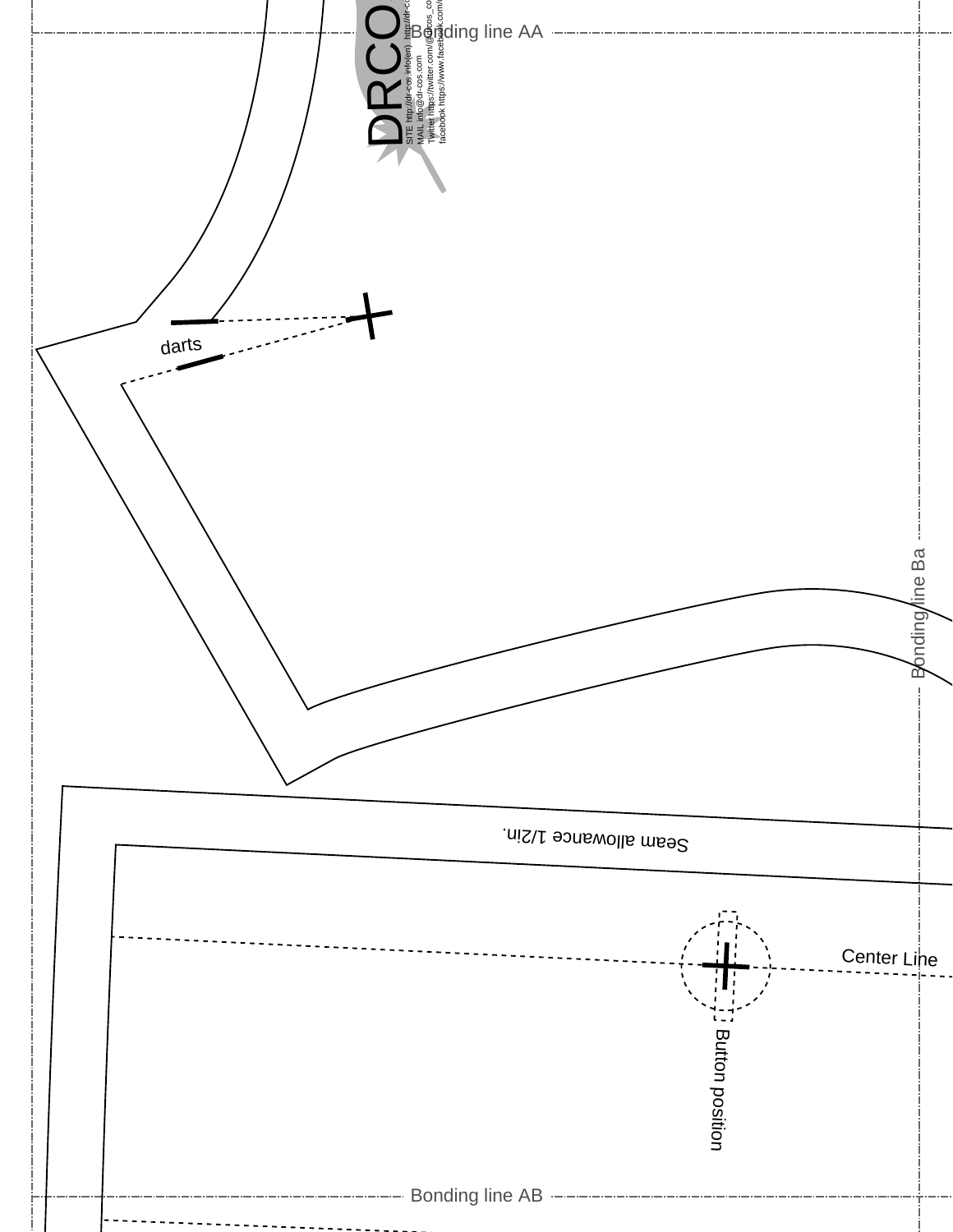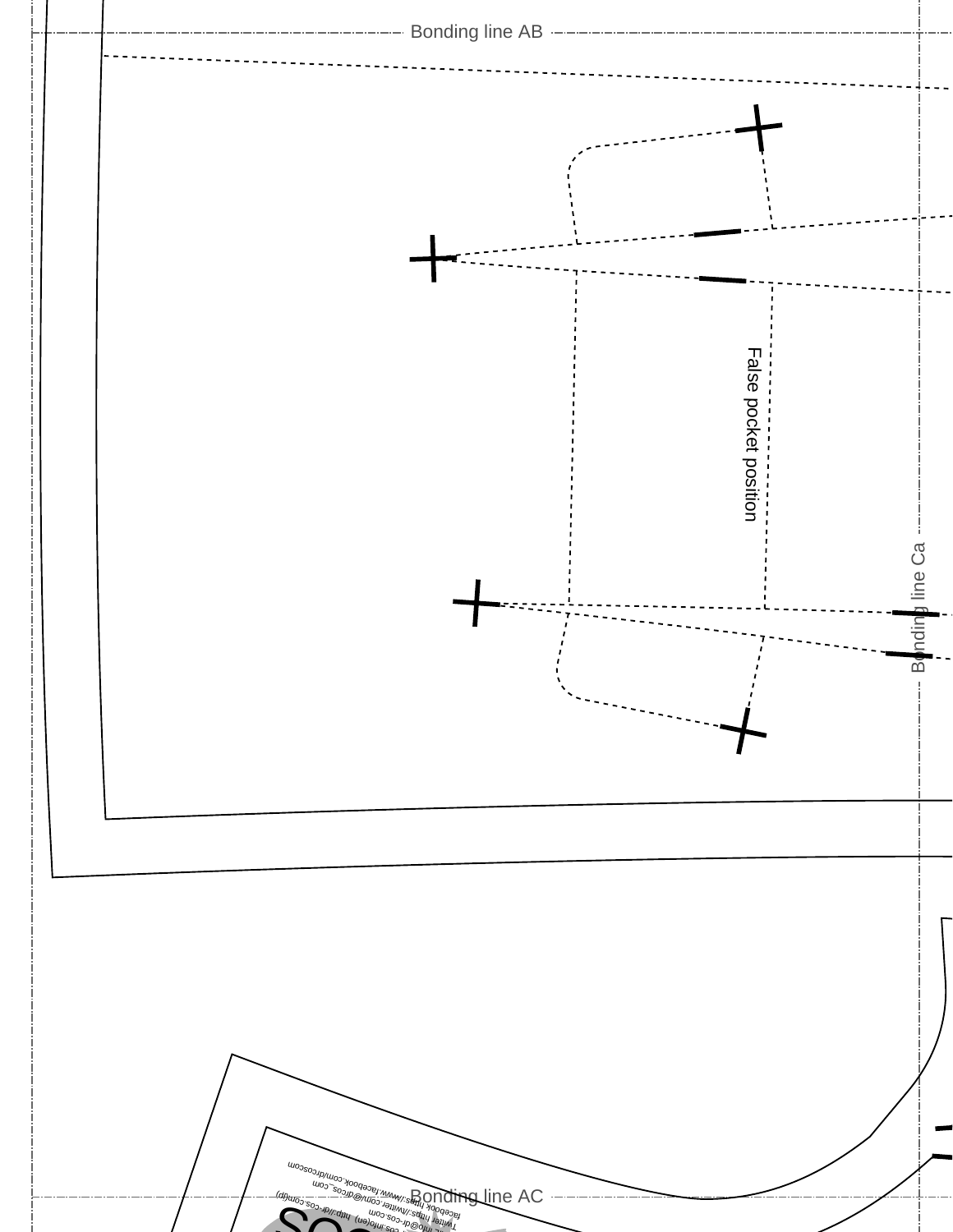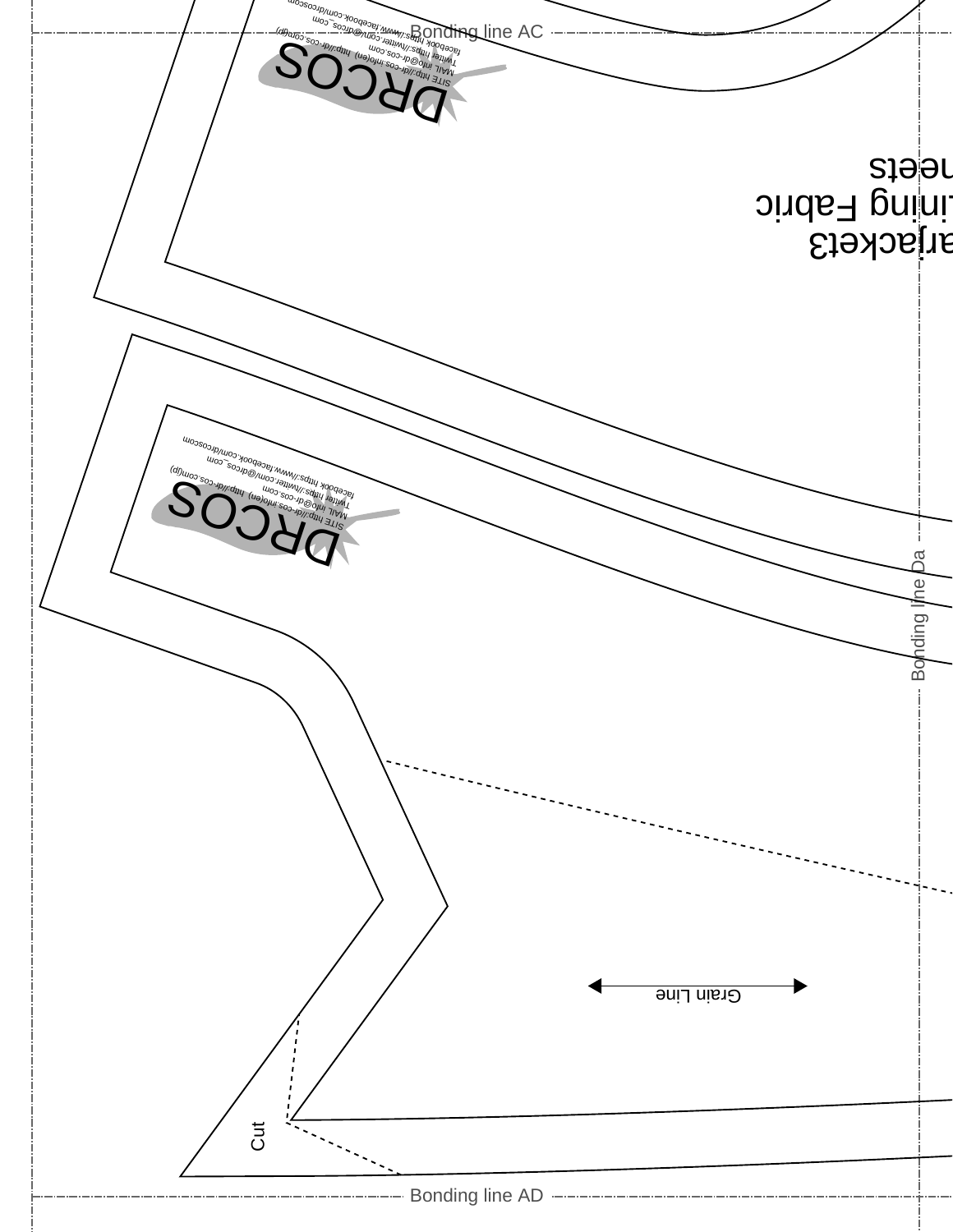|                                    | Seam allowance 1/2in. |                                                |                                                           |                 |
|------------------------------------|-----------------------|------------------------------------------------|-----------------------------------------------------------|-----------------|
| ain <u>‡ine</u><br>Bonding line Aa |                       | Tailorcollarjacket3<br>Back Body<br>two sheets | <b>PHICIPA</b><br><b>Size</b><br>$\overline{\phantom{a}}$ | Bonding line Ab |
|                                    |                       |                                                |                                                           |                 |
|                                    |                       |                                                |                                                           |                 |
|                                    | Seam allowance 1/2in. |                                                |                                                           |                 |
|                                    |                       |                                                |                                                           |                 |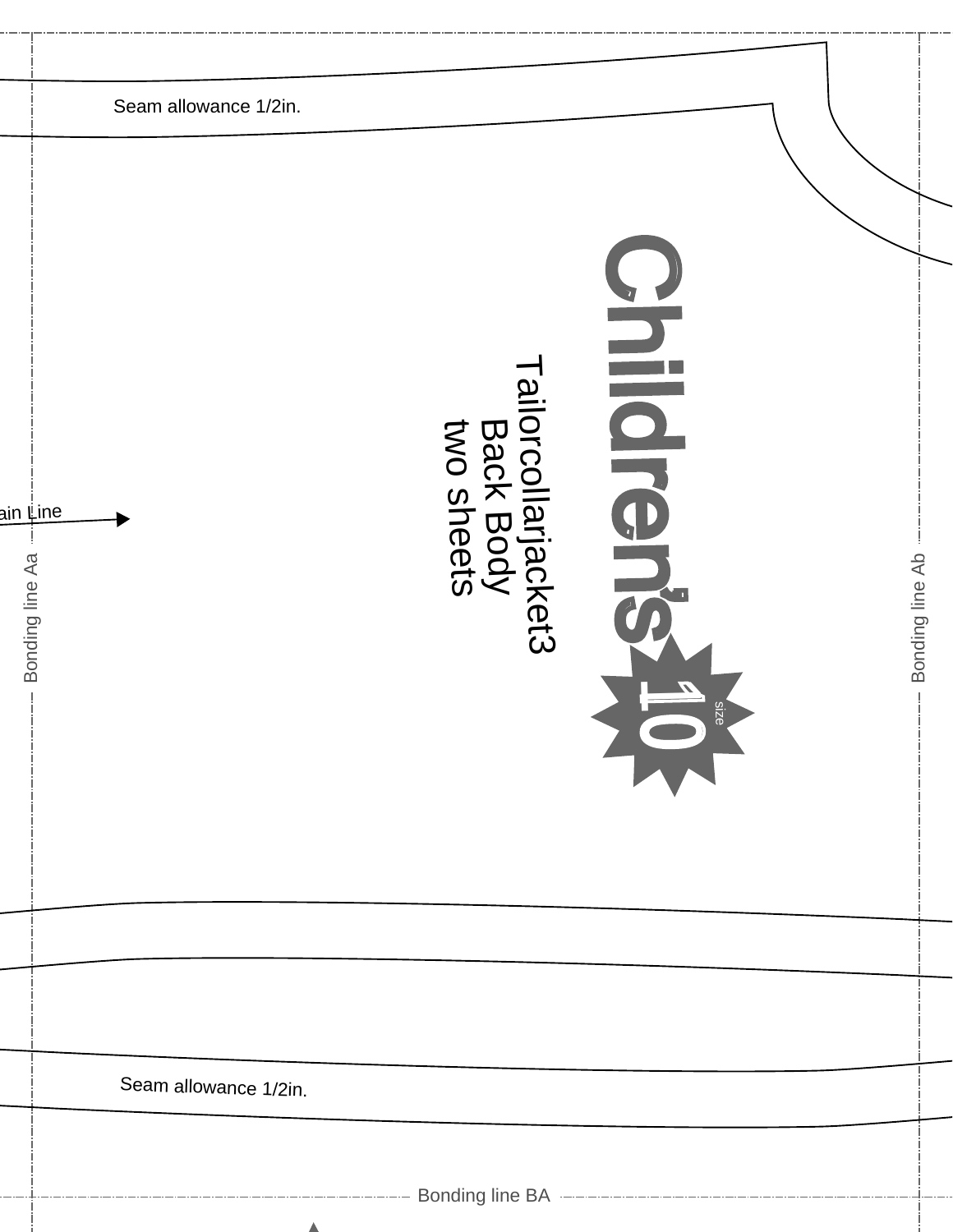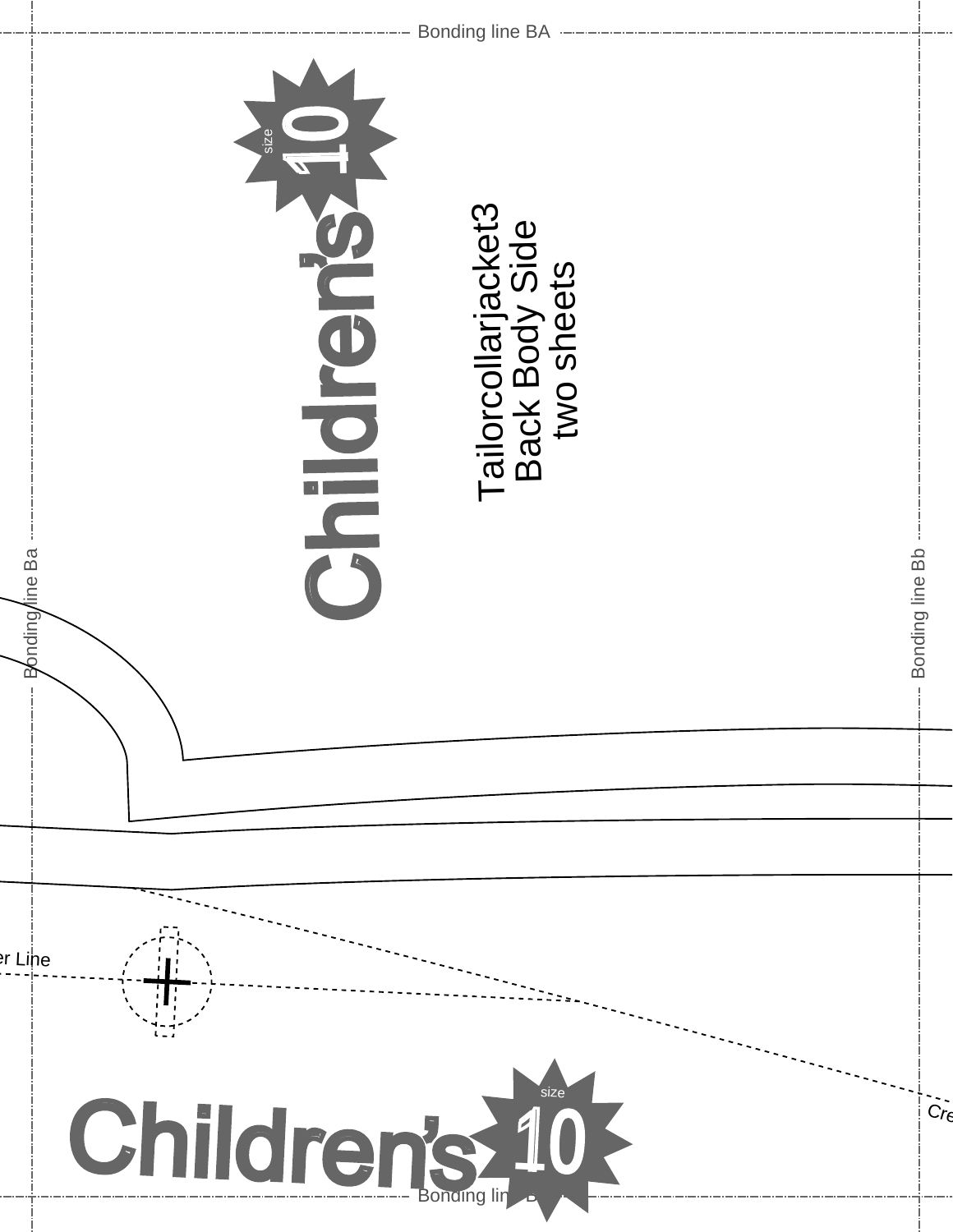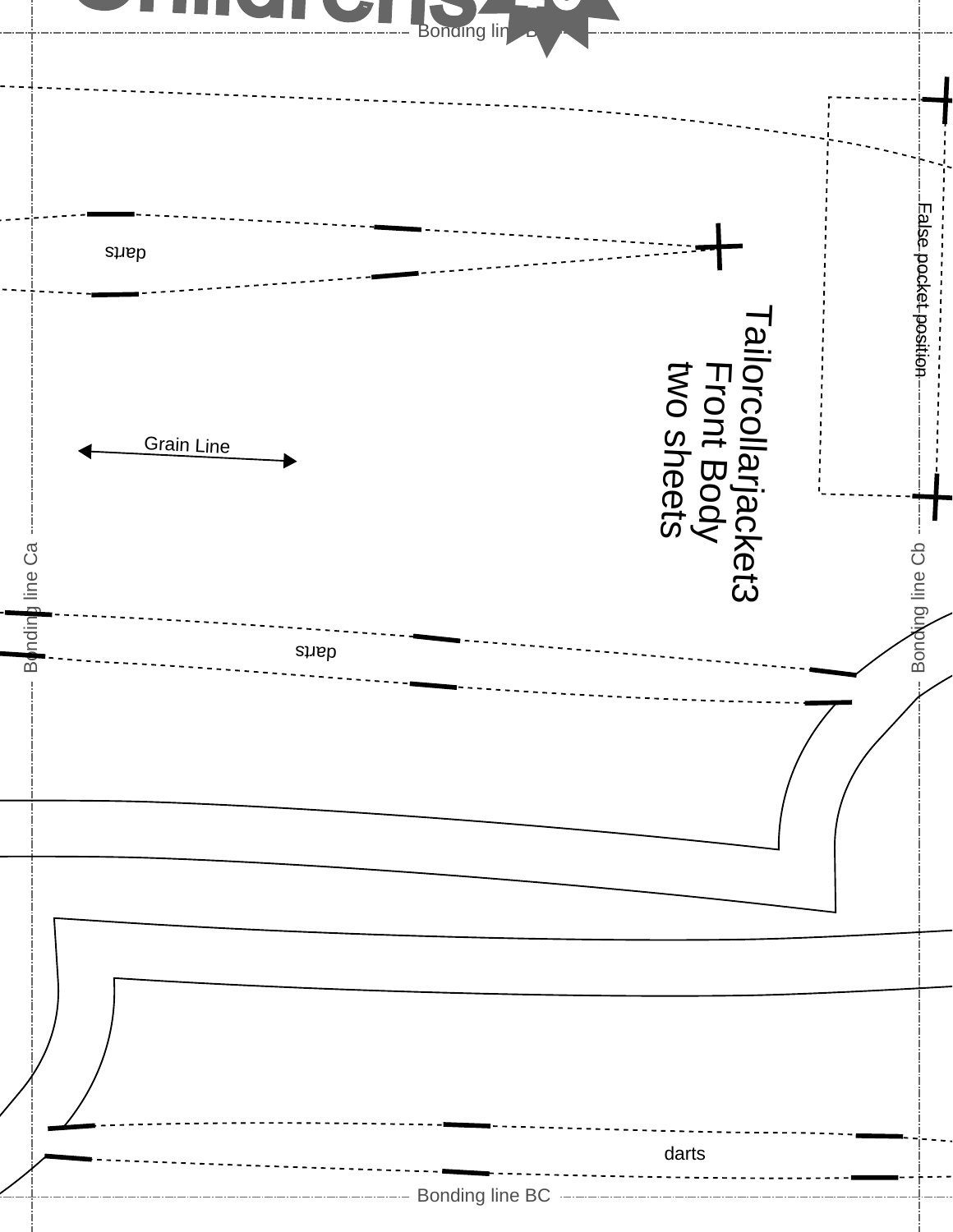| ------------------- Bonding line BC ------------------- |                                                                                                      |
|---------------------------------------------------------|------------------------------------------------------------------------------------------------------|
|                                                         |                                                                                                      |
|                                                         |                                                                                                      |
|                                                         |                                                                                                      |
|                                                         |                                                                                                      |
| darts                                                   |                                                                                                      |
|                                                         |                                                                                                      |
|                                                         |                                                                                                      |
|                                                         | å                                                                                                    |
|                                                         | Bonding line                                                                                         |
|                                                         |                                                                                                      |
|                                                         |                                                                                                      |
|                                                         |                                                                                                      |
|                                                         |                                                                                                      |
|                                                         |                                                                                                      |
|                                                         |                                                                                                      |
|                                                         |                                                                                                      |
|                                                         |                                                                                                      |
|                                                         |                                                                                                      |
|                                                         |                                                                                                      |
| <u>ଟ</u>                                                | to sheet<br>bstrellooroliaT<br>nini vbod trinin<br>Bonding line<br>steeds owt<br>Tailorcollarjacket3 |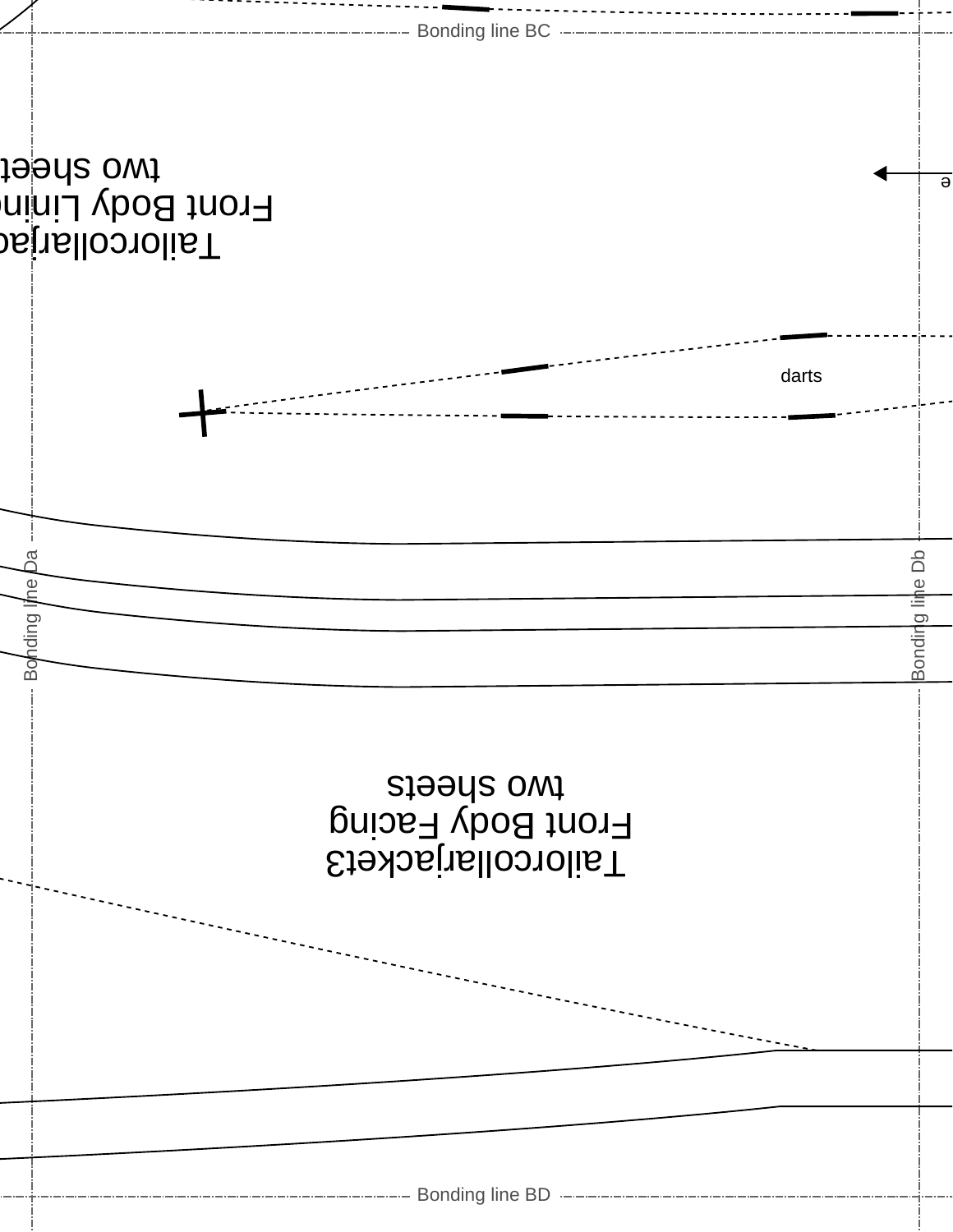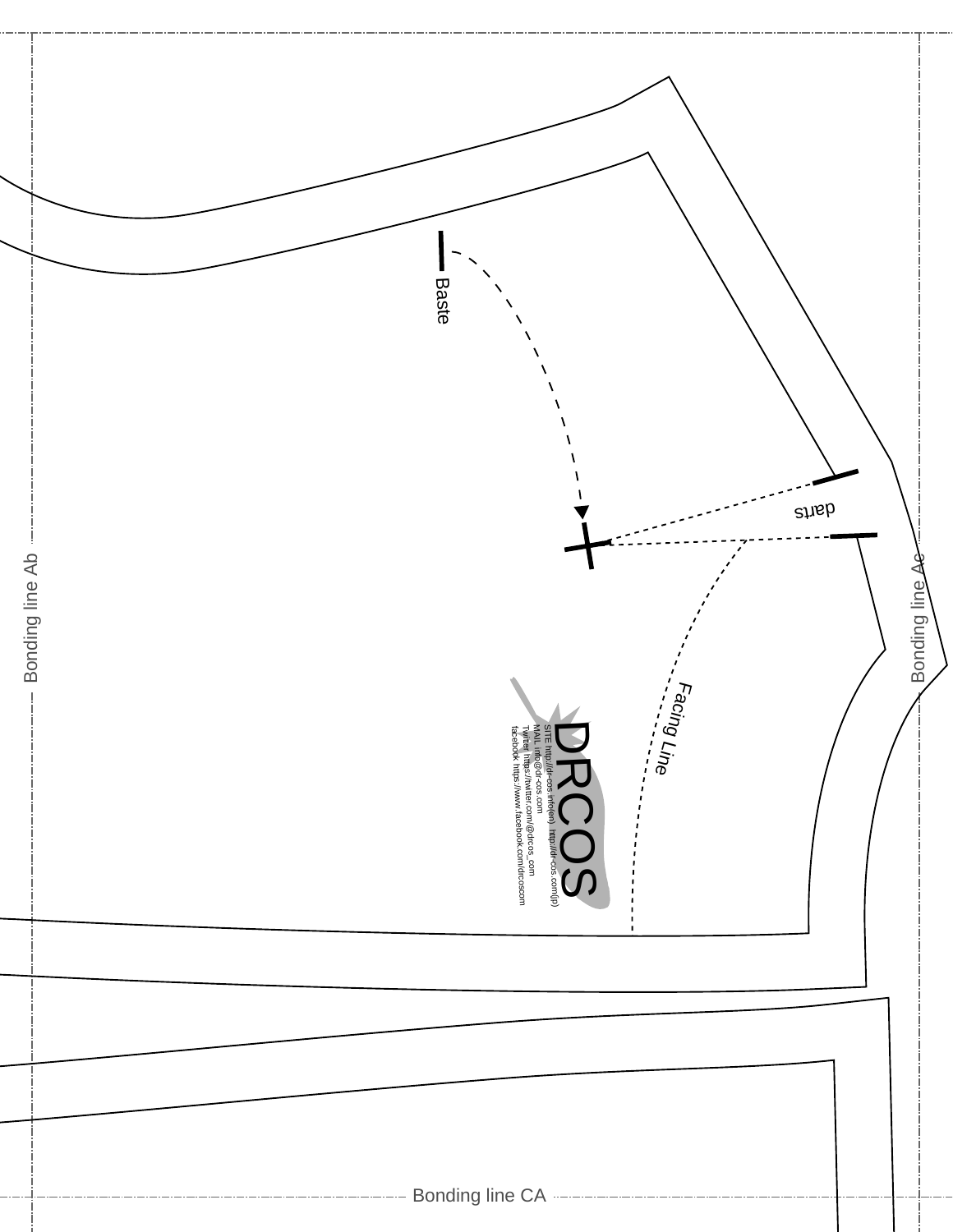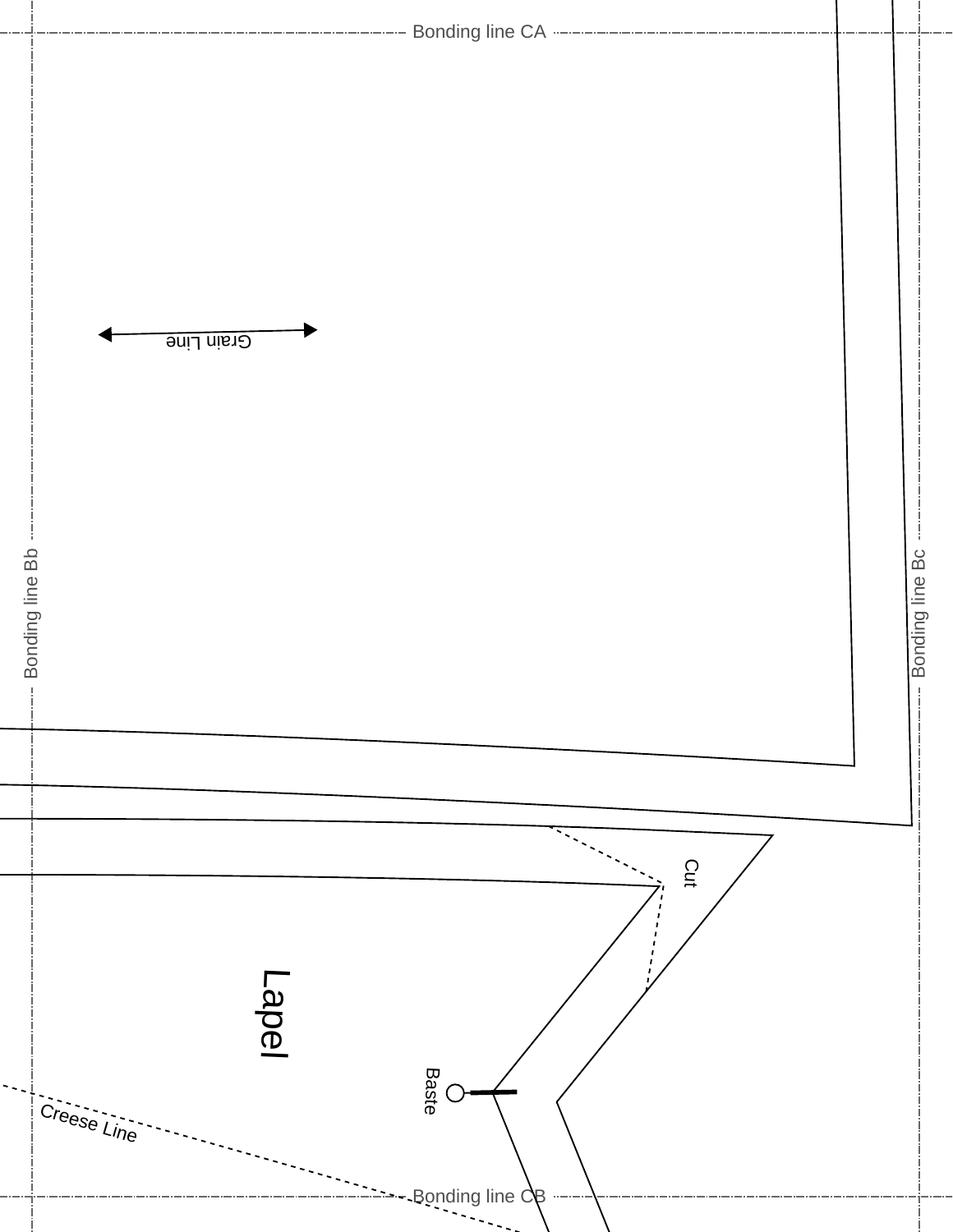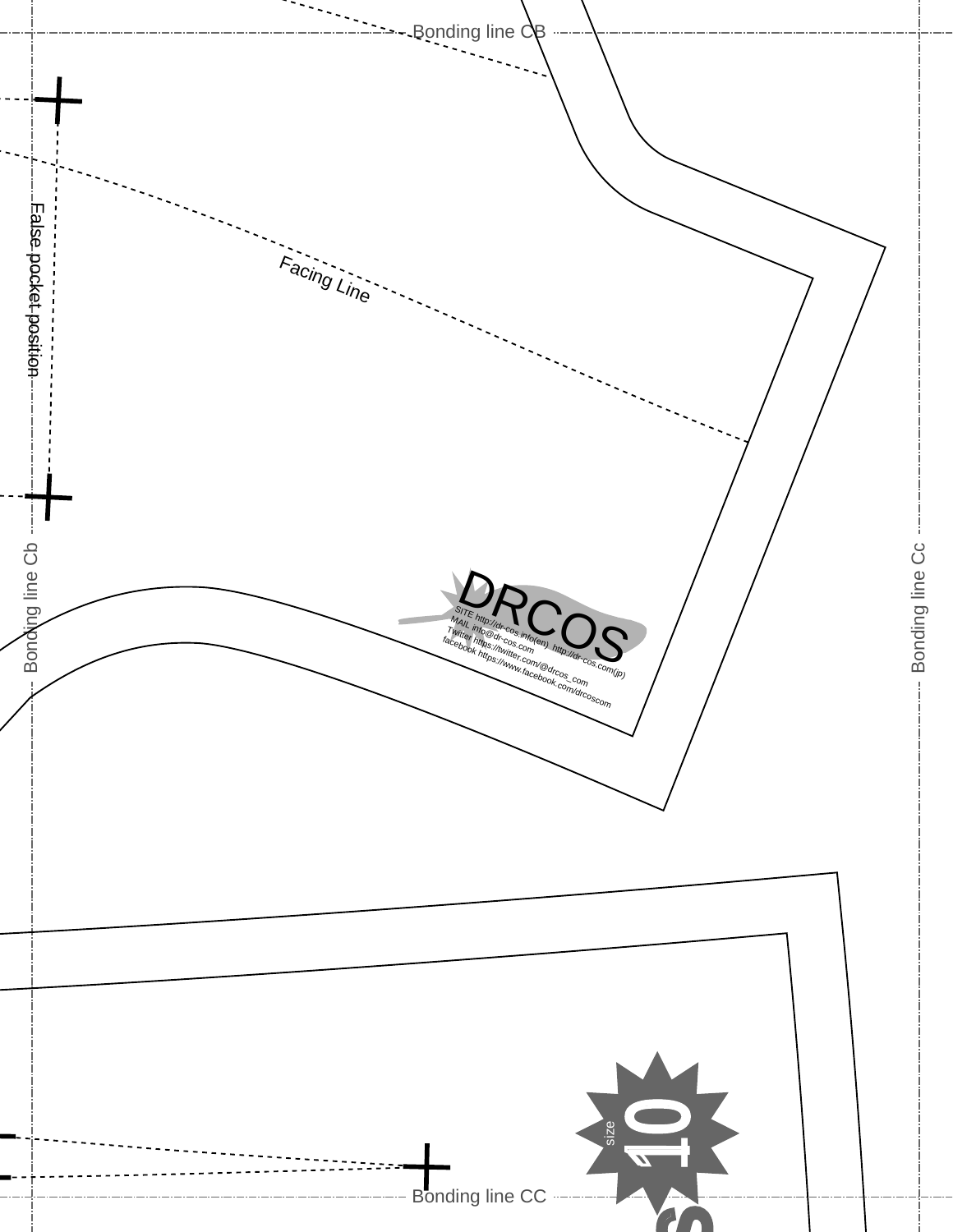|              | Bonding line CC<br>Grain Line<br>$\overline{\mathbf{C}}$ |                 |
|--------------|----------------------------------------------------------|-----------------|
| å            |                                                          |                 |
|              | Seam allowance 1/2in.                                    | Bonding line Dc |
| Bonding line |                                                          |                 |
|              |                                                          |                 |
|              | Children's 10<br><b>azis</b>                             |                 |
|              | Seam allowance 1/2in.                                    |                 |
|              |                                                          |                 |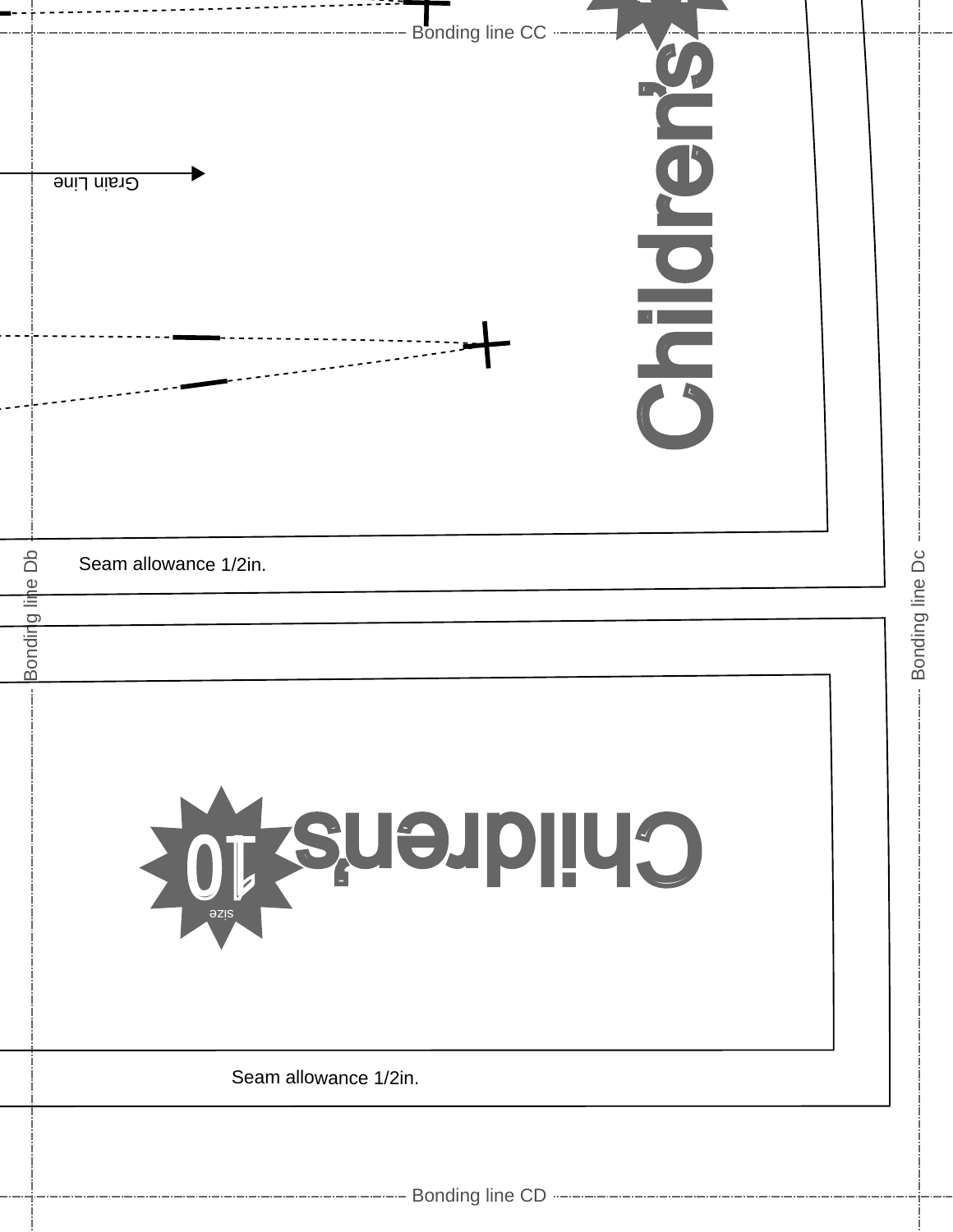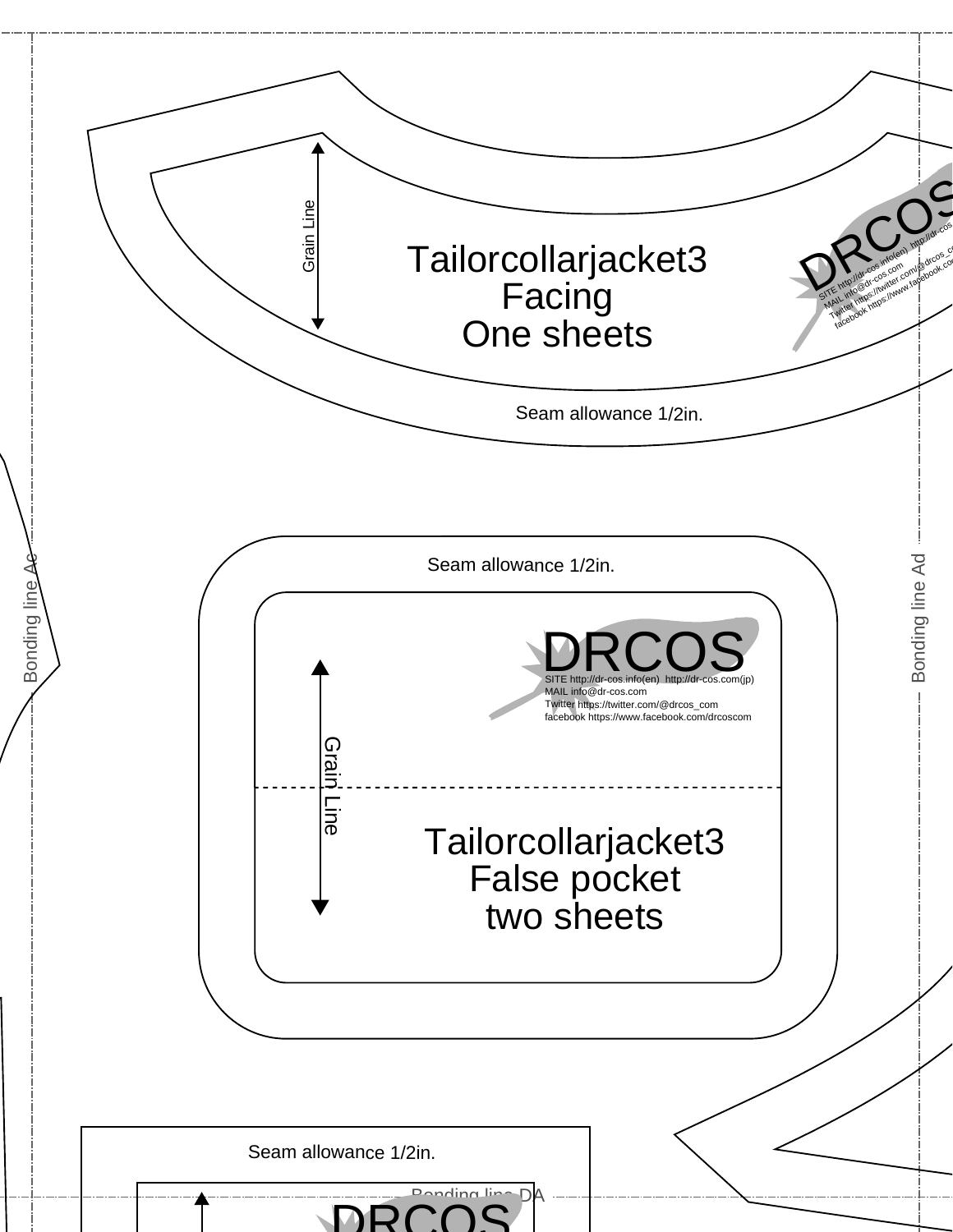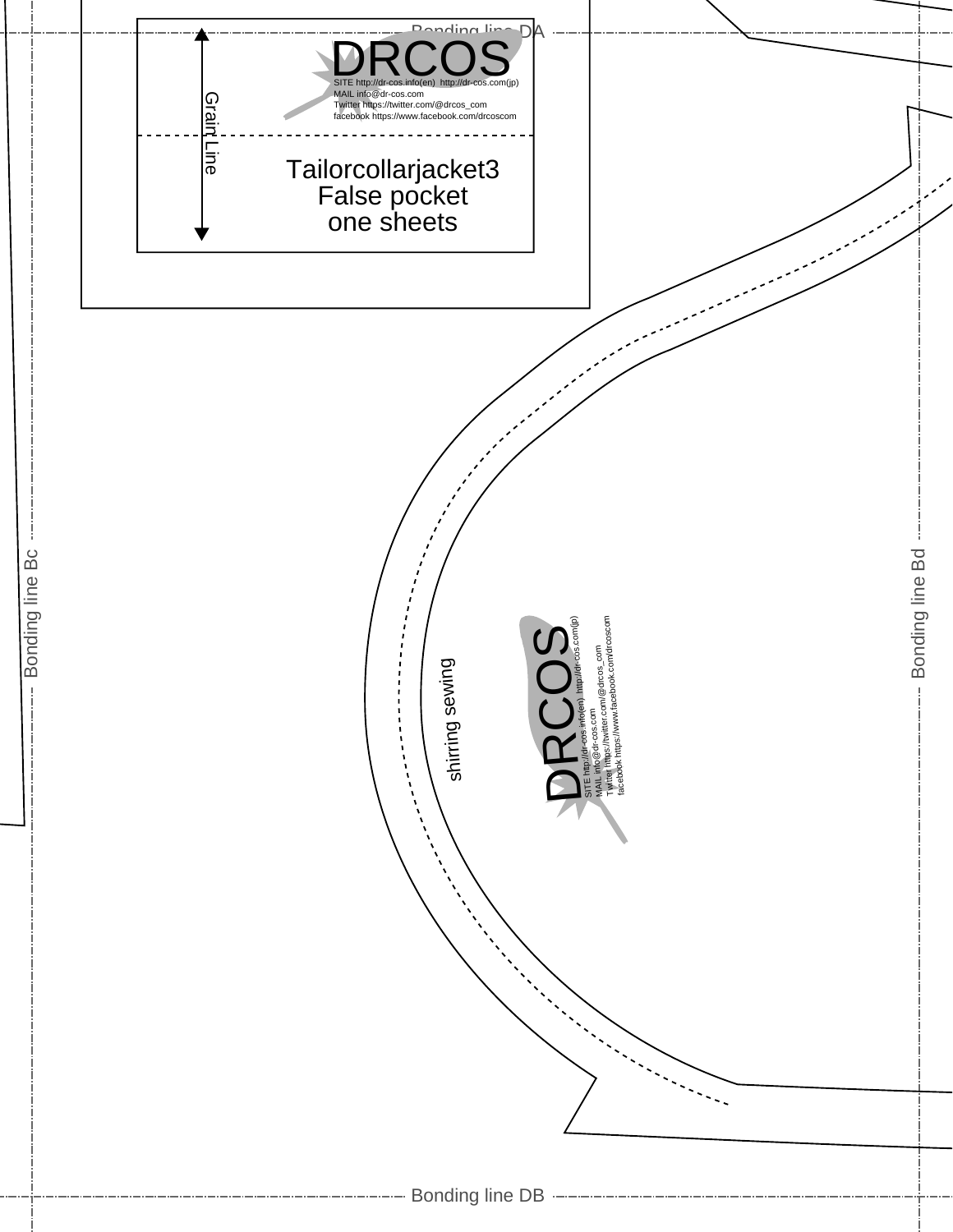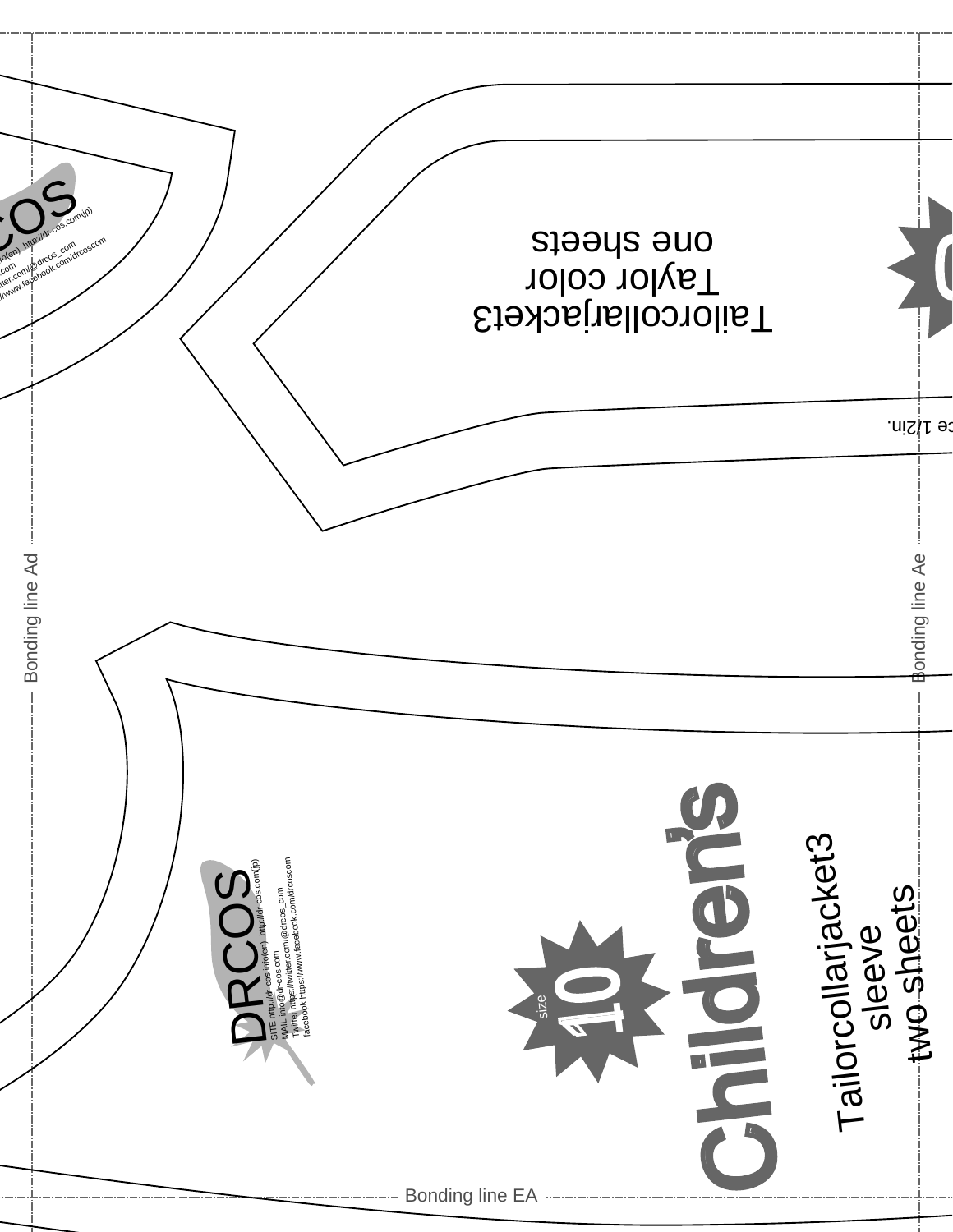|                 | <b>EXAMPLE 2014</b> Bonding line EA ------------------------                      |                |
|-----------------|-----------------------------------------------------------------------------------|----------------|
|                 |                                                                                   | Seam allowanc  |
|                 |                                                                                   |                |
|                 |                                                                                   |                |
| Bonding line Bd | size <sup>'</sup><br>Tailorcollarjacket3<br>sleeve<br>two sheets<br><b>DIRECT</b> | Bondeg line Be |
|                 | Seam allowance 1/2in.                                                             |                |
|                 |                                                                                   |                |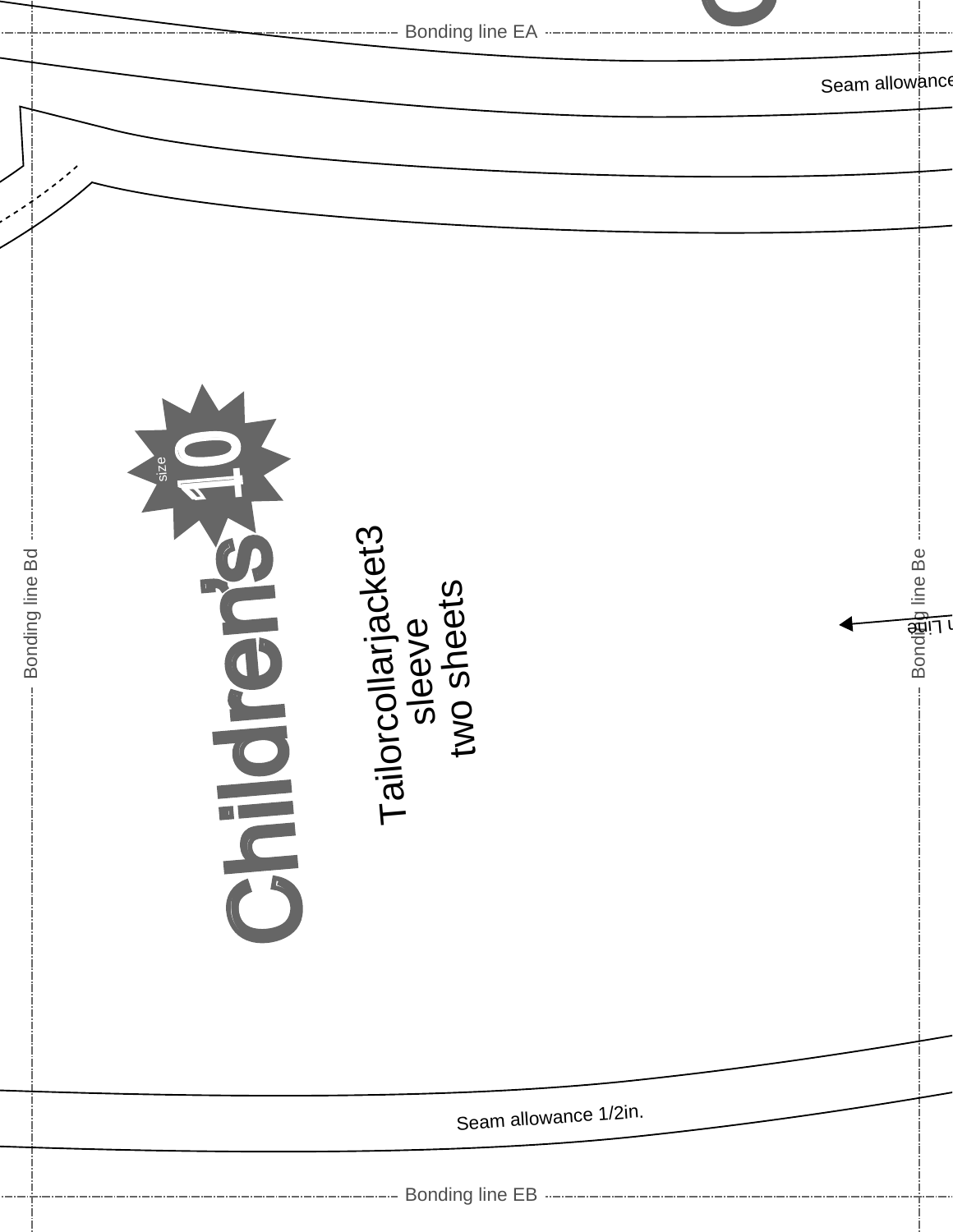